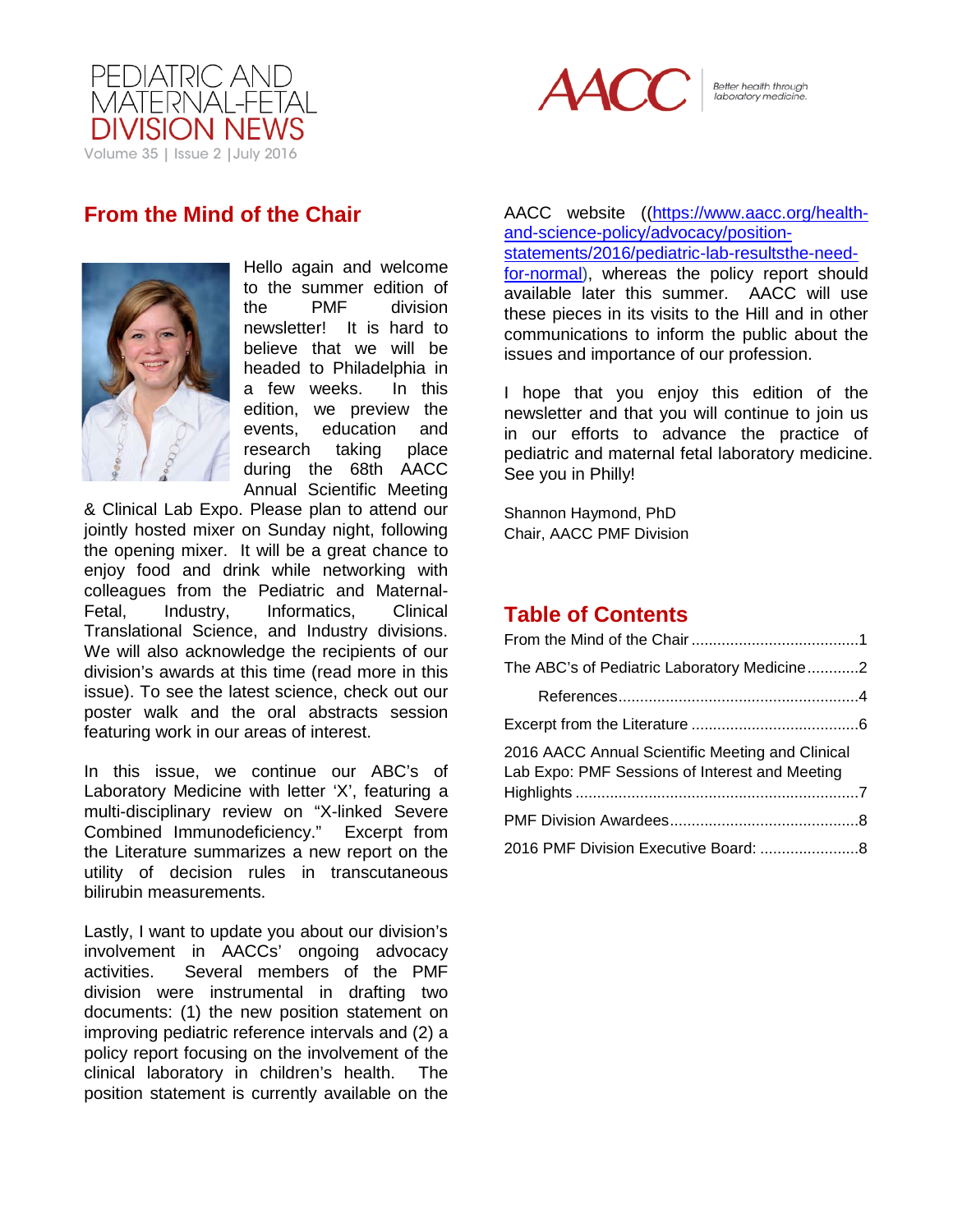## <span id="page-1-0"></span>**The ABC's of Pediatric Laboratory Medicine:**



**Wright B1, Lindstrom K2, Jacobsen J3** Depts of Immunology<sup>1</sup>, Genetics<sup>2</sup> and Pathology<sup>3</sup> Phoenix Children's Hospital, Phoenix, Arizona

Severe combined immunodeficiency (SCID), also known as "Bubble Boy Disease," is a syndrome characterized by profound deficiencies of T, B and sometimes NK cell function. The disorder has gained more attention in recent years with the introduction of a newborn screening test and the need for adequate laboratory work-up to support and confirm the diagnosis. General immunophenotypic and genetic pitfalls are highlighted below.

### Introduction:

SCID, like other primary immunodeficiencies. has been linked to the X-chromosome (Table 1), partially explaining the suggested higher incidence of infections among males (1). Though its genetic origins are diverse, it is estimated that approximately 46% of SCID cases in the U.S. are caused by the X-linked form. SCID has an incidence around 1:50,000- 100,000 live births and it seems to affect all ethnic groups (2). The disease typically presents in the first year of life and is almost uniformly fatal if not treated early. Patients may initially present with common infections such as otitis media or pneumonia but often develop oral candidiasis, severe viral infections, chronic diarrhea, and/or opportunistic infections (*P. jirovecii*, fungus, mycobacteria) (3). Chronic infection may result in failure to thrive. In countries outside the U.S. where the Bacille Calmette Guerin vaccine is still administered, patients may also present with disseminated mycobacterial infection (4).

SCID is an immunologic emergency. When the diagnosis is confirmed by flow cytometry (see below) and T-cell proliferation assays, patients should be referred to a center with expertise in bone marrow transplant for primary immunodeficiency disorders. While genetic testing should be sent out, transplant should not be delayed for a molecular diagnosis. Precautions should be taken to only transfuse CMV reduced risk blood products that have been irradiated due to the risk of graft-vs-host disease from alloreactive donor lymphocytes (5). Given the risk for opportunistic infections, patients should be started on prophylaxis with trimethoprim/ sulfamethoxazole or pentamidine and should not receive live viral vaccines, including the rotavirus vaccine. Immune globulin replacement (IVIG) is often necessary before and after transplant. Patients and families should be counseled to avoid crowded settings, sick contacts and to limit contact to immediate family members until immune reconstitution. Every effort should be made to identify an HLA-identical donor. If this is not possible, successful bone marrow transplants may be performed with a graft from a T-cell depleted haploidentical donor (6) or a matched unrelated donor (7). Umbilical cord blood transplants have also been performed, albeit, with less encouraging results (8). Gene therapy has also shown promise but is only available in clinical trials (9). Patients who undergo transplant within the first 3.5 months of life have increased survival rates and better immune reconstitution (10). The survival advantages of early transplant have been attributed to a lower incidence of severe infections (10).

#### Laboratory Analysis:

The newborn screening for SCID has recently been instituted in 45 of 50 states across the U.S. T-cell receptor excision circles (TRECs) produced during T cell development in the thymus can be measured via real-time polymerase chain reaction from punches of dried blood spot cards (11), serving as a surrogate for T cell lymphopenia [\(12\)](#page-3-1). Newborn screening allows for pre-symptomatic diagnosis and earlier initiation of treatment, which is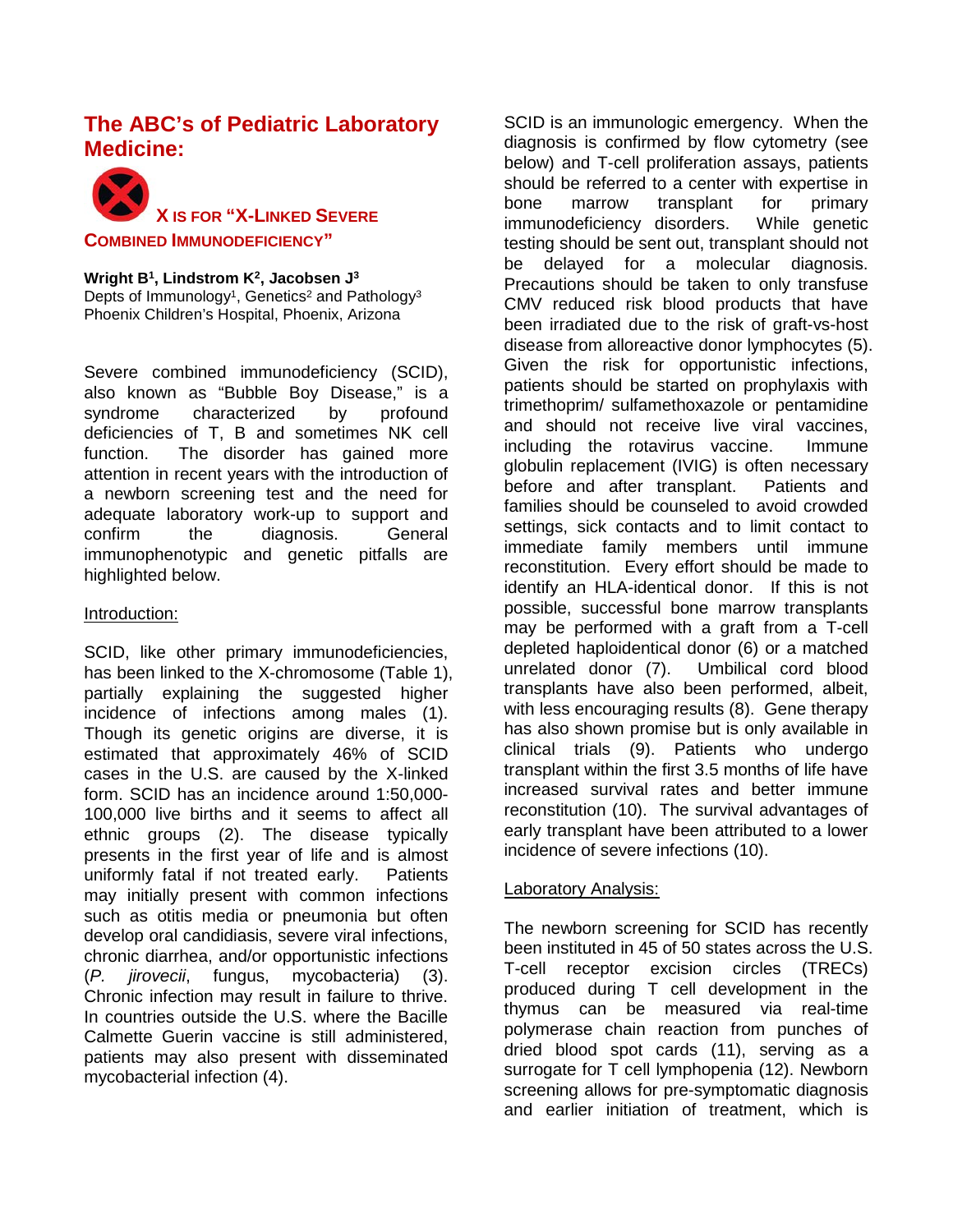particularly helpful for affected infants without a known family history of the disorder. However, an abnormal TREC result in a newborn should be followed by clinical correlation and supportive laboratory analysis since a high rate of false positives is seen, especially in severely ill premature infants (less than 36 weeks gestation). In addition, positive results may be seen in patients with ataxia telangiectasia (13).

As suggested, the characteristic laboratory findings of SCID include profound lymphopenia with low T cells and absent antibody responses on a previously vaccinated infant. Because approximately 70% of the lymphocyte compartment is comprised of T cells, patients with SCID usually have decreased absolute lymphocyte counts. An absolute lymphocyte count <1500 cells/µL in an infant should warrant immediate referral and further investigation. This lymphopenia also accounts for the absence of a thymic shadow on chest imaging.

### Immunophenotyping:

Immunophenotypic analysis for peripheral blood lymphocyte subset enumeration should be performed in all patients with suspected immune deficiencies (14). Flow cytometric immunophenotyping uses fluorochromeconjugated monoclonal antibodies against specific antigens to identify and quantitate hematopoietic cells. Lymphoid lineages are defined by expression patterns for certain antigens, typically referred to by cluster designation (CD) number. A basic screening panel will typically include evaluation for total T cells (CD3 positive), helper T (Th) cells (CD3 positive, CD4 positive), cytotoxic T (Tc) cells (CD3 positive, CD8 positive), natural killer (NK) cells (CD16 and/or CD56 positive, CD3 negative), and B cells (CD19 or CD20 positive). The lymphocyte subset numbers are compared to age appropriate reference intervals (15) and should account for the developmental stage of the patient's immune system. This analysis is abnormal in almost all cases of SCID.

In SCID the immunophenotype is often an indicator of the genetic defect. The most common phenotype observed in SCID is a marked reduction in total T cells (including Th and Tc subsets) with a moderate to marked decrease in NK cells and normal numbers of B cells, although the latter are nonfunctional (16). This phenotype is observed in X-linked SCID and also autosomal recessive SCID with mutations in Janus 3 (*Jak3*) kinase. Other forms of SCID possess characteristic phenotypes. Defects in V(D)J recombination, required for B cell and T cell maturation, result in a SCID phenotype with markedly decreased B cells and T cells but preservation of NK cell numbers. These V(D)J recombination defects (see Genetics section below) include, but are not limited to mutations in *RAG1*, *RAG2*, *DCLRE1C* (Artemis) (17), and PRKCD (ref Woodbine). Loss of T cells (including Th and Tc subsets) with preservation of B cells and NK cells is associated with mutations of interleukin 7 receptor alpha (*IL7RA*), coronin 1a (*CORO1a*), *CD45*, and *CD3* (16-18). Reduction in all lymphoid subsets is typical of adenosine deaminase (*ADA*) and adenylate kinase-2 (*AK2*) mutations (16-18). Isolated absence of circulating Tc is suggestive of zeta-associatedprotein 70 (*ZAP-70)* mutation (19).

Finally, T-cell proliferation in response to antigens and mitogens is nearly absent in almost all forms of SCID (3). Transplacental transfer of maternal IgG in utero may results in normal levels of Ig in SCID during the first 6 months of life. However, IgA and IgM levels are usually depressed.

### Genetics:

Diagnostic confirmation is obtained by genetic analysis. Of interest, SCID mutations have a higher incidence in certain ethnic populations. Adenosine Deaminase-SCID (ADA-SCID) is seen in the Somali population with an incidence of ~1 in 5,000; *DCLRE1C* (Artemis) mutations occur in Navajo Americans at a rate of ~1 in 2,000; and *RAG1*, *RAG2*, *ADA*, *IL7RA*, *CD3*,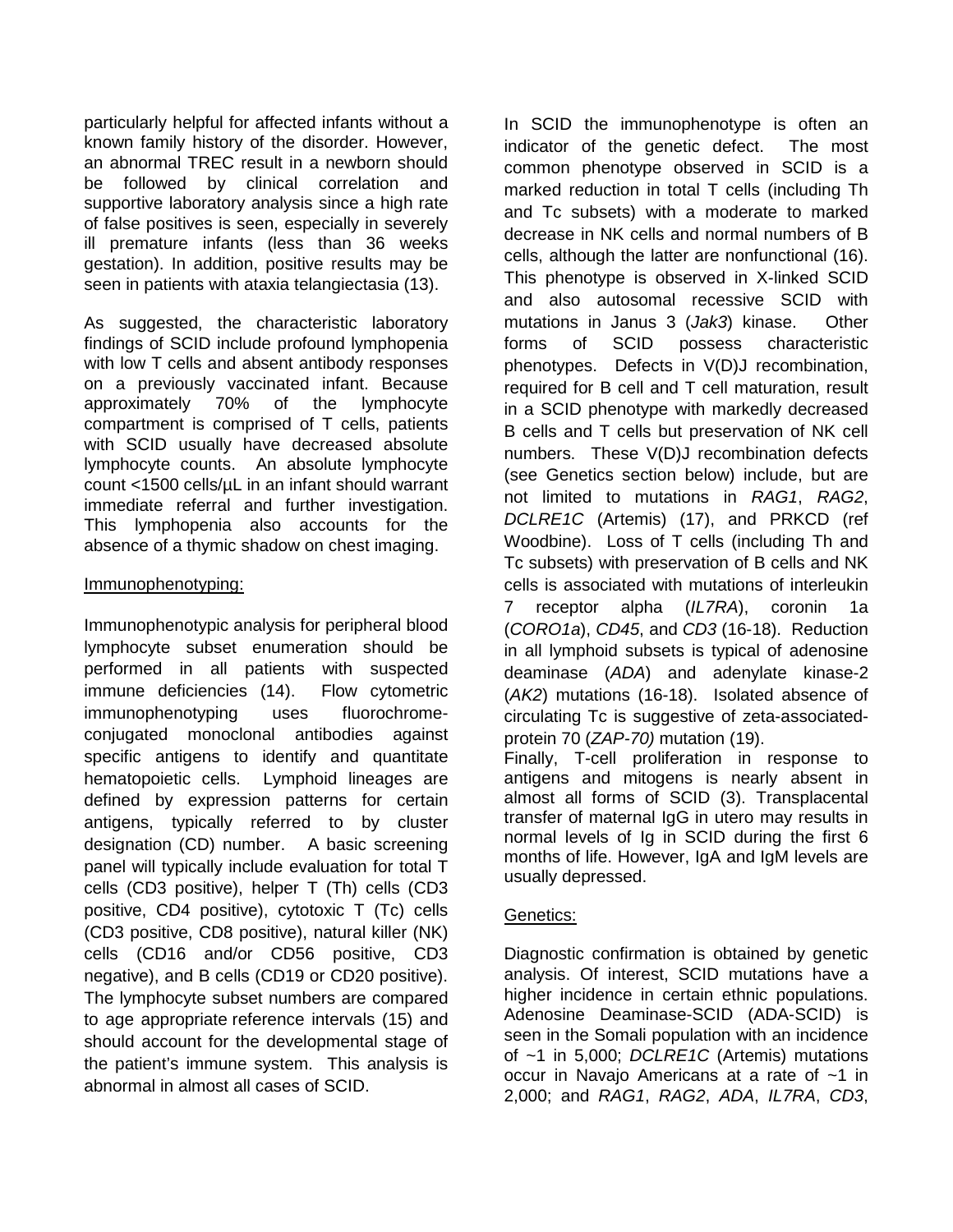and *ZAP70* mutations have a similar incidence in the Amish and Mennonite populations.

X-linked SCID is caused by mutations in the *IL2RG* gene, encoding the common gamma chain  $(y_c)$ , a component of a cytokine receptor. The mutation is seen in approximately 19% of SCID cases screened in this country (13). The gene is composed of 1,124 nucleotides spread out over 8 exons, and the protein product is 389 amino acids long. Over 200 pathogenic *IL2RG* mutations have been reported, with the most common being loss of function missense mutations (20). Several hotspot variants have been reported, including at codons 224, 226, 285 and 289 (21). About 1% of *IL2RG* mutations are thought to be partial or whole gene deletions (13). Mutations that do not cause loss of function are more likely to lead to atypical SCID, which is T+B+NK- , and can present as an attenuated phenotype (22).

X-linked SCID follows an X-linked recessive inheritance pattern; females with pathogenic mutations remain unaffected carriers and only males become symptomatic. The mothers of affected males are not obligate carriers, as it is possible for an *IL2RG* mutation to occur *de novo*. A carrier female has a 50% chance of having an affected son, and a 50% chance of having a carrier daughter. An affected male has no chance of having an affected son, and a 100% chance of having a carrier daughter.

#### Summary:

X-SCID is an immunologic emergency that requires a multidisciplinary diagnostic and therapeutic approach. Newborn screening is available at most US states and the disorder is more prevalent is certain ethnic groups.

#### <span id="page-3-0"></span>**References**

- <span id="page-3-1"></span>1. Libert C, Dejager L, Pinheiro I. The X chromosome in immune functions: When a chromosome makes the difference. Nat Rev Immunol 2010;10(8): 594-604.
- 2. Kwan, A., R. S. Abraham, et al.. Newborn screening for severe combined immunodeficiency in 11 screening programs in the United States. JAMA 2014;312(7): 729-738.
- 3. McWilliams, L. M., M. Dell Railey, et al.. Positive Family History, Infection, Low Absolute Lymphocyte Count (ALC), and Absent Thymic Shadow: Diagnostic Clues for All Molecular Forms of

Severe Combined Immunodeficiency (SCID). The journal of allergy and clinical immunology 2015. In practice 3(4): 585-591.

- 4. Marciano, B. E., C. Y. Huang, et al.. BCG vaccination in patients with severe combined immunodeficiency: complications, risks, and vaccination policies. The Journal of allergy and clinical immunology 2014;133(4): 1134-1141.
- 5. Sebnem Kilic, S., S. Kavurt, et al.. Transfusion-associated graftversus-host disease in severe combined immunodeficiency. Journal of investigational allergology & clinical immunology 2010;20(2): 153- 156.
- 6. Railey, M. D., Y. Lokhnygina, et al.. Long-term clinical outcome of patients with severe combined immunodeficiency who received related donor bone marrow transplants without pretransplant chemotherapy or post-transplant GVHD prophylaxis. The Journal of Pediatrics 2009;155(6): 834-840 e831.
- 7. Grunebaum, E. and C. M. Roifman. Bone marrow transplantation using HLA-matched unrelated donors for patients suffering from severe combined immunodeficiency. Immunology and allergy clinics of North America 2010; 30(1): 63-73.
- 8. Knutsen, A. P. and D. A. Wall. Umbilical cord blood transplantation in severe T-cell immunodeficiency disorders: two-year experience." Journal of clinical immunology 2000; 20(6): 466-476.
- 9. Cavazzana, M., E. Six, et al.. Gene Therapy for X-Linked Severe Combined Immunodeficiency: Where Do We Stand? Human gene therapy 2016; 27(2): 108-116.
- 10. Pai, S. Y., B. R. Logan, et al.. Transplantation outcomes for severe combined immunodeficiency, 2000-2009. NEJM 2014;371(5): 434- 446.
- 11. Clinical and Laboratory Standards Institute (CLSI). Newborn blood spot screening for severe combined immunodeficiency by measurement of T-cell receptor excision circles; 2013 Approved guideline. CLSI NBS06A.
- 12. Baker, M. W., W. J. Grossman, et al. "Development of a routine newborn screening protocol for severe combined immunodeficiency." The Journal of allergy and clinical immunology 2009;124(3): 522-527.
- 13. Buelow B, Verbsky JW, Routes JM. Newborn screening for SCID: Lessons learned[. Expert Rev Hematol.](http://www.ncbi.nlm.nih.gov/pubmed/27139719) 2016 Jun;9(6):579-84. Epub 2016 May 9
- 14. Verbsky J, Dasu T. Flow Cytometry for the Diagnosis of Primary Immunodeficiencies. Wolters Kluer 2016[. www.uptodate.com/](http://www.uptodate.com/)
- 15. Carey JL, McCoy JP, Keren DF (eds.). Flow Cytometry in Clinical Diagnosis, 4th edition. Chicago: American Society for Clinical Pathology Press; 2007.
- 16. Pagon RA, X-Linked Severe Combined Immunodeficiency. GeneReviews ® NCBI Bookshelf [Internet]. Seattle (WA): University of Washington, Seattle: 1993-2016.
- 17. Li L et al. A Founder Mutation in Artemis, an SNM1-Like Protein, Causes SCID in Athabascan-Speaking Native Americans. J Clin Immunology June 15, 2002;(168)12: 6323-63.
- 18. Tasher D, Dallal I.The genetic basis of severe combined immunodeficiency and its variants. Appl Clin Genet. 2012; 5: 67–80.
- 19. Elder M Human severe combined immunodeficiency due to a defect in ZAP-70, a T cell tyrosine kinase. [Science.](http://www.ncbi.nlm.nih.gov/pubmed/8202712) 1994 Jun 10;264(5165):1596-9.
- 20. Stenson et al. The Human Gene Mutation Database (HGMD®): 2003 Update. [Hum Mutat.](http://www.ncbi.nlm.nih.gov/entrez/query.fcgi?cmd=Retrieve&db=PubMed&list_uids=12754702&dopt=Abstract) 2003;21:577-581.
- 21. Puck JM, Pepper AE, Henthorn PS, Candotti F, Isakov J, Whitwam T, Conley ME, Fischer RE, Rosenblatt HM, Small TN, Buckley RH. Mutation analysis of IL2RG in human X-linked severe combined immunodeficiency. Blood 1997b;89:1968–77.
- 22. Fuchs S, Rensing-Ehl A, Erlacher M, Vraetz T, Hartjes L, Janda A, Rizzi M, Lorenz MR, Gilmour K, de Saint-Basile G, Roifman CM, Cheuk S, Gennery A, Thrasher AJ, Fuchs I, Schwarz K, Speckmann C, Ehl S. Patients with T+/low NK+ IL-2 receptor γ chain deficiency have differentially-impaired cytokine signaling resulting in severe combined immunodeficiency. Eur J Immunol. 2014;44:3129– 40.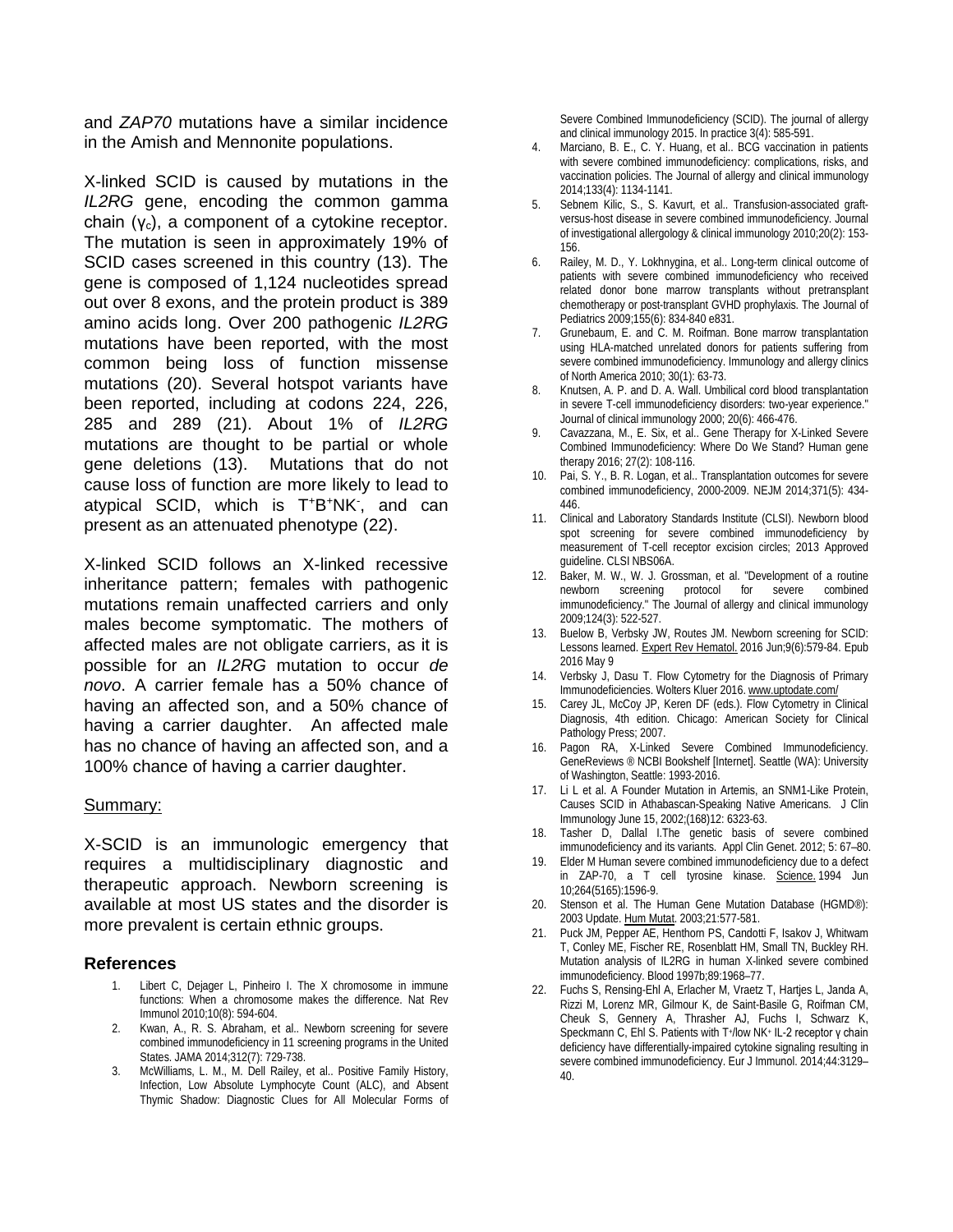## Table 1: X-linked primary immunodeficiencies (1)

| <b>Disease</b>                                                                          | Gene               | Females                                                 | Males                                                                                                                                                                      |
|-----------------------------------------------------------------------------------------|--------------------|---------------------------------------------------------|----------------------------------------------------------------------------------------------------------------------------------------------------------------------------|
| X-Linked Agammaglobulinemia (XLA)                                                       | <b>BTK</b>         | Usually not affected                                    | Absence of mature B-cells and immunoglobulins; severe<br>immunodeficiency and susceptibility to microbial infections.                                                      |
| Wiskott-Aldrich Syndrome (WAS)                                                          | <b>WAS</b>         | Usually not affected                                    | Absence of T-cells and platelets; severe immunodeficiency<br>and susceptibility to microbial infections; eczema.                                                           |
| X-linked Neutropenia and<br>Myelodysplasia                                              | <b>WAS</b>         | Usually not affected                                    | Severe congenital neutropenia and monocytopenia; recurrent<br>bacterial infections.                                                                                        |
| X-linked Chronic Granulomatous<br>Disease (X-CGD)                                       | <b>CYBB</b>        | Reduction in<br>superoxide; higher<br>incidence of SLE; | Deficient superoxide production in phagocytes; severe<br>bacterial and fungal infections; colitis.                                                                         |
| Properdin Deficiency                                                                    | <b>PFC</b>         | Low to normal levels<br>of properdin                    | Absent hemolytic activity by the complement alternate<br>pathway; susceptibility to meningococcal (Neisseria spp.)<br>infections.                                          |
| Immunodysregulation,<br>polyendocrinopathy and enteropathy;<br>X-linked syndrome (IPEX) | FOXP3              | Usually not affected                                    | Enteropathy; insulin-dependent diabetes mellitus; dermatitis,<br>thyroiditis, hemolytic anemia; thrombocytopenia; eczema;<br>recurrent infections.                         |
|                                                                                         |                    |                                                         |                                                                                                                                                                            |
| <b>X-linked Severe Combined</b><br>Immunodeficiency<br>$(X-SCID)$                       | IL2RG              | <b>Usually not affected</b>                             | Absence or diminished numbers of T-cells and natural<br>killer cells; non-functional B-cells; decreased levels of<br>immunoglobulins; severe susceptibility to infections. |
| X-linked Lymphoproliferative Disease<br>Type 1 (XLP1)                                   | SH2D1A             | Usually not affected                                    | Severe EBV infection; aplastic anemia; reduced number of B-<br>cells; infectious mononucleosis syndrome.                                                                   |
| X-linked Lymphoproliferative Disease<br>Type 2 (XLP2)                                   | <b>XIAP</b>        | Usually not affected                                    | Splenomegaly; bone marrow failure; increased apoptosis of<br>peripheral blood lymphocytes.                                                                                 |
| CD40L Deficiency (X-linked Hyper-<br>IgM Syndrome)                                      | CD <sub>40</sub> L | Usually not affected                                    | Low levels of IgG, IgE, and IgA with high levels of IgM;<br>neutropenia; thrombocytopenia; hemolytic anemia; recurrent<br>infections.                                      |
| Anhidrotic Ectodermal Dysplasia with<br>Immunodeficiency (EDA-ID)                       | <b>IKBKG</b>       | Usually not affected                                    | Dysgammaglobulinemia; susceptibility to infections; defective<br>NF-kB signaling.                                                                                          |
| Incontinentia Pigmenti                                                                  | <b>IKBKG</b>       | Skin, hair and teeth<br>abnormalities                   | Usually death in utero; male survivors have severe<br>immunodeficiencies and susceptibility to infections                                                                  |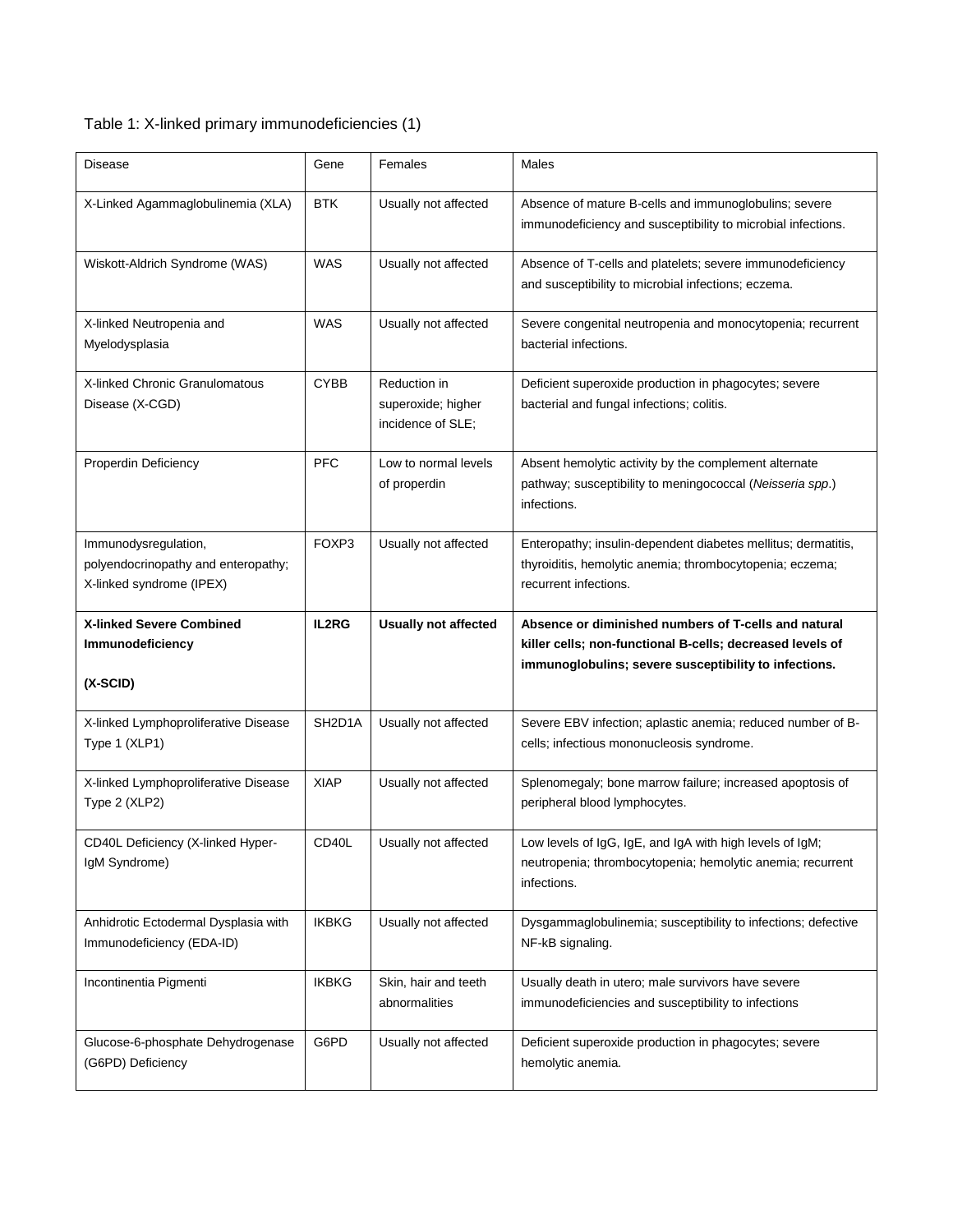## <span id="page-5-0"></span>**Excerpt from the Literature**



**Brenda Suh-Lailam**, PhD, DABCC, FACB, Assistant Director, Clinical Chemistry and Mass Spectrometry, Ann & Robert H. Lurie Children's Hospital of Chicago. Assistant Professor of Pathology, Northwestern University Feinberg School of Medicine, Chicago, IL, USA

#### **Utility of Decision Rules for Transcutaneous Bilirubin Measurements**

Taylor JA, Burgos AE, Flaherman V, Chung EK, Simpson EA, Goyal NK, Von Kohorn , Dhepyasuwan N; BORN Investigators. Pediatrics. 2016 May; 137(5).

During hospitalization of newborns, it is important to identify those with significant hyperbilirubinemia. Therefore systematic screening of newborns for hyperbilirubinemia is commonly performed for this purpose. Screening for hyperbilirubinemia by transcutaneous bilirubin (TcB) measurement is advantageous as it is a non-invasive point-ofcare method with acceptable performance and results are immediately available. As a screening tool, TcB is used in conjunction with decision rules which have defined bilirubin threshold values above which a blood draw for a confirmatory total serum bilirubin (TSB) test is indicated. Different institutions may employ different decision rules when using TcB to screen for hyperbilirubinemia which may include either of the three decision rules suggested by the American Academy of Pediatrics (AAP).

The goal of this publication was to evaluate the clinical utility of three TcB screening decision rules:  $\geq 75^{\text{th}}$  percentile on the Bhutani nomogram, 70% of the phototherapy level, and within 3 mg/dL of the phototherapy threshold. The authors aimed to identify one (or more) robust decision rule with a false-negative rate close to 0% (corresponding to a sensitivity near 100%) in detecting newborns with an elevated TSB concentration, while removing the need for a blood draw in most infants. They included two sample groups of patients: Sample 1 included 911 paired TcB-TSB measurements from newborns at nursery sites where screening with TcB measurements was routine and TSB measurements obtained within 2 hours of the TcB when indicated. Because the study design in Sample 1 could lead to overestimation of the sensitivity of TcB, a second sample set (Sample 2) with a different study design was assessed in an attempt to account for this possibility. Sample 2 included 913 paired TcB-TSB measurements from newborns at nursery sites where screening with TSB measurements was routine and a paired TcB was prospectively obtained at the time of the blood draw.

The authors found that during birth hospitalization, the use of specific decision rules for TcB measurement can be effective when screening newborns for hyperbilirubinemia. The study did not identify any one decision rule that outperformed the others. However, it provides more understanding of the strengths and weaknesses of each of the three decision rules evaluated. With respect to false-negative rates, there were no significant differences amongst the three decision rules in both sample groups. Even though the need for blood draws for TSB measurements after ~80 to 90% of TcB measurements was eliminated in Sample 1, the study pointed out that some of the decision rules would lead to a blood draw significantly more often than other rules evaluated. Since none of the decision rules evaluated identified all newborns with actionable TSB concentrations, clinical judgement as to whether a TSB measurement is needed following TcB measurement is important. Laboratorians should be aware of the decision rules utilized at their institutions, collaborate with clinical teams to identify appropriate turnaround times, and work to provide TSB measurements in a timely manner in situations where confirmatory testing is needed.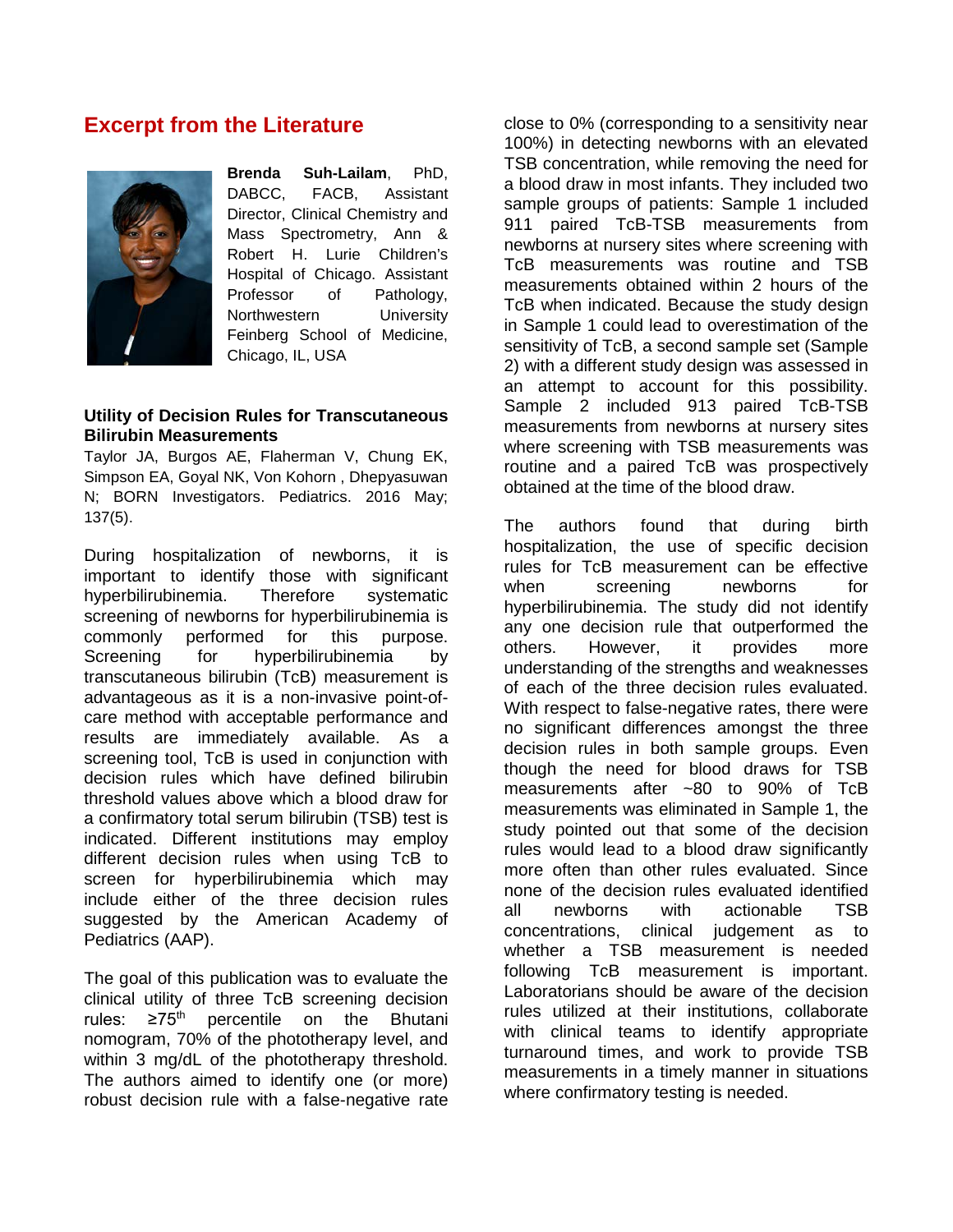# <span id="page-6-0"></span>**2016 AACC Annual Scientific Meeting and Clinical Lab Expo: PMF Sessions of Interest and Meeting Highlights**

**JULY 31-AUGUST 4, 2016 IN PHILADELPHIA, PENNSYLVANIA**

### Sunday, July 31st

Opening Plenary:

John McDevitt, PhD

The Programmable Bio-Nano-Chip: A Platform to Digitize Biology.

### Oral Abstract Session:

Breakthroughs in Maternal, Fetal and Pediatric Medicine. 33101.

### Wednesday, August 3rd

#### Brown Bag Session:

Laboratory Assessment of Cystic Fibrosis. 44108 & 54208.

### Afternoon Symposia:

Precision Medicine Delivered by Advances in Circulating Cell-Free DNA Diagnostics. 34212.

### Monday, August 1<sup>st</sup>

#### Brown Bag Sessions:

Diagnosis and Monitoring of Congenital Adrenal Hyperplasia, Polycystic Ovarian Syndrome and Pubertal Abnormalities Using Mass Spectrometry. 42111 & 52211.

Prenatal Screening for Down Syndrome: From Maternal Serum Screening to Cell-Free Fetal DNA Testing. 42117 & 52217.

Nonfasting Lipid Profiles. 42129 & 52229.

### Tuesday, August 2nd

Brown Bag Sessions:

Therapeutic Drug Management in Pregnant Patients. 43104 & 53204.

Case Study Based Approach of Prenatal Maternal Double Marker Screening: Save the Precious Little Foot Prints in Mother's Womb. 43123 & 53223.

# **Please Join Us!**

**Event: Pediatric and Maternal-Fetal, Industry, Informatics, Clinical Translational Science, and Industry Divisions Joint Mixer**

Date: Sunday, July 31, 2016 Time: 7:30pm-9:00pm Location: Philadelphia Marriott Downtown-Independence Ballroom - Salon II Relax and enjoy food and drinks in the company of your PMF colleagues!

**Event: Pediatric and Maternal-Fetal Poster Walk.** Dr. Brenda Suh-Lailam will guide through highlights in PMF research

Date: Wednesday, August 3, 2016 Time: 12:30pm-1:30pm Location: Pennsylvania Convention Center